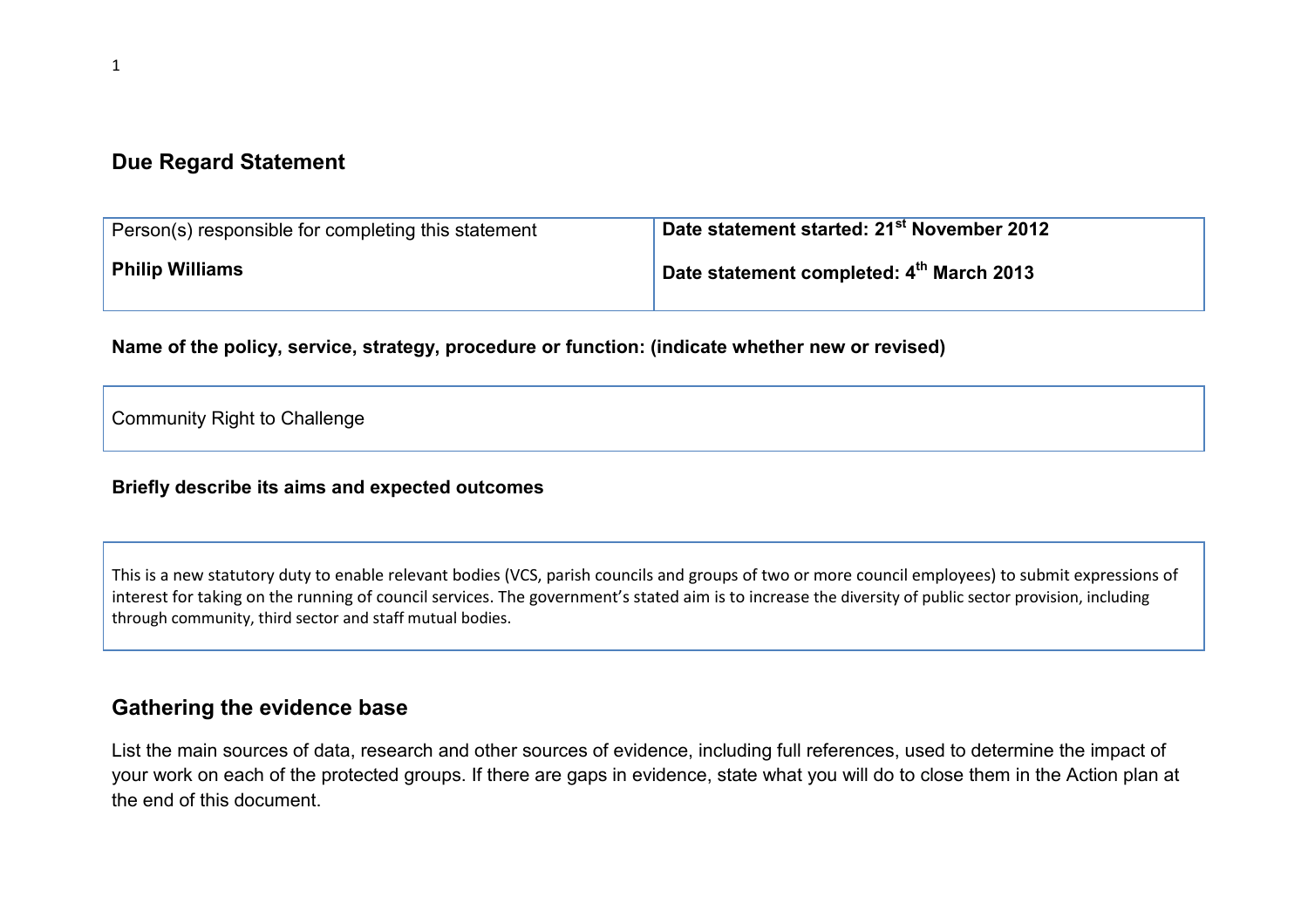|     | Service user data<br>(if applicable)<br>If service user data is not available, use the action<br>plan below to identify how service user data will<br>be collated in the future.                                                                                                                                                                                                                                                                                                                                                                                                                                                                                                                                                                                                                                                                                                                                                                                                                                                                                                                                                                                                           | <b>Other</b><br>(for example, local demographic data, research, ONS,<br>partner data, officer knowledge)                                                 |
|-----|--------------------------------------------------------------------------------------------------------------------------------------------------------------------------------------------------------------------------------------------------------------------------------------------------------------------------------------------------------------------------------------------------------------------------------------------------------------------------------------------------------------------------------------------------------------------------------------------------------------------------------------------------------------------------------------------------------------------------------------------------------------------------------------------------------------------------------------------------------------------------------------------------------------------------------------------------------------------------------------------------------------------------------------------------------------------------------------------------------------------------------------------------------------------------------------------|----------------------------------------------------------------------------------------------------------------------------------------------------------|
| All | This policy covers the council's approach to implementing the<br>Community Right to Challenge. It is intended to cover all<br>relevant services as defined in the Localism Act 2011.<br>To comply with its Equalities Duty the council will consider<br>equalities implications at all key stages in the process:<br>Evaluation of the Expression of Interest (EoI):<br>The officer panel will review the equalities implications of an<br>EoI to ensure that the impact on people with different<br>protected characteristics is understood. This includes<br>considerations of the implications for any TUPE/staff transfers.<br>An equalities representative will sit on the panel where<br>appropriate.<br><b>Cabinet or Lead Cabinet Member Decision:</b><br>Any decision to approve or reject an Expression of Interest will<br>consider the equalities advice provided by the officer panel.<br>Commissioning a Service Review and Procurement of a new<br>service:<br>Data on service users will be evaluated to ensure that the<br>impact on people with different characteristics is understood<br>and appropriate mitigations are included in the new service<br>specification. | The nature of the evidence base required for each stage in the decision<br>making process will depend upon the service and the users of that<br>service. |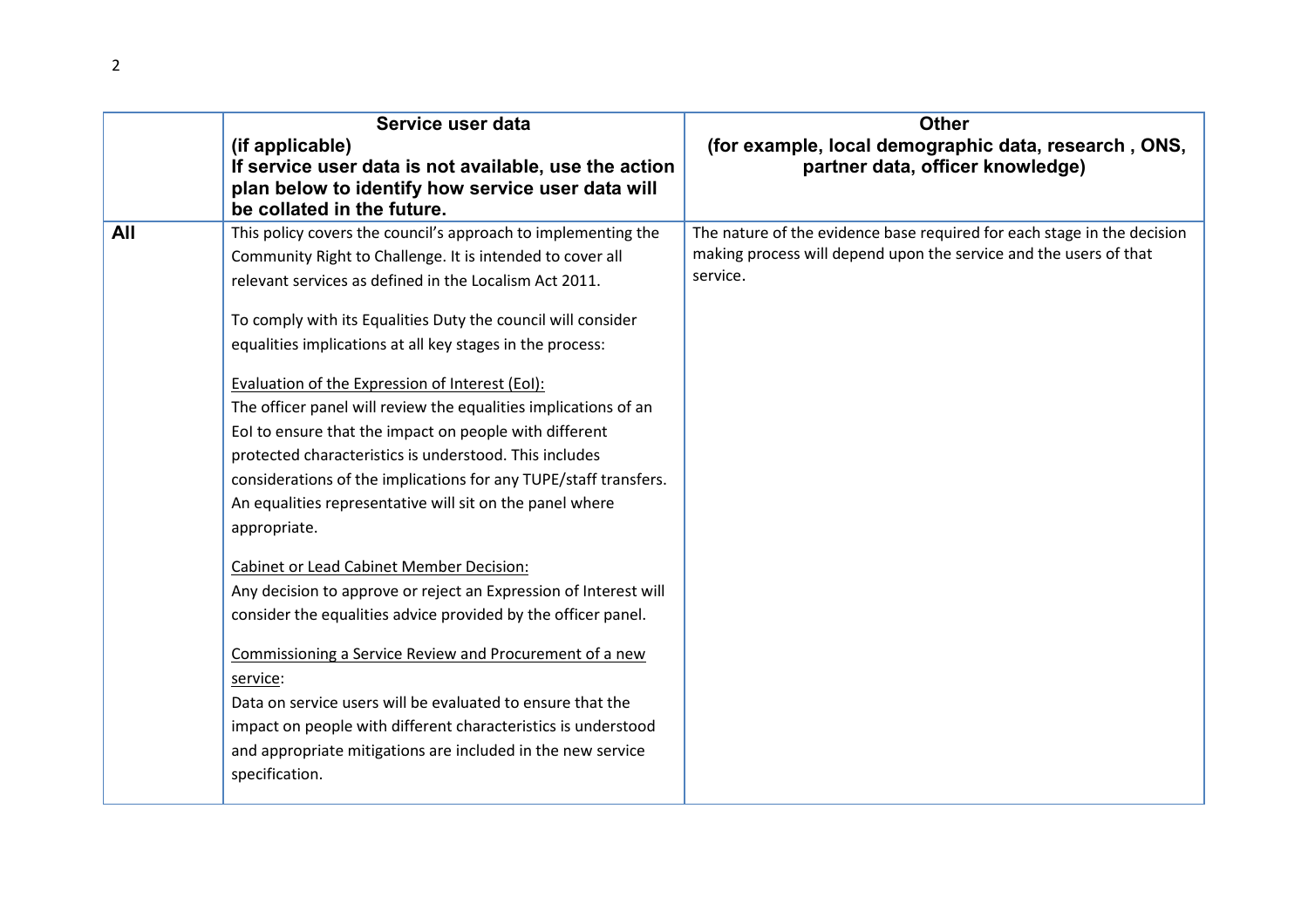| Age                                         |  |
|---------------------------------------------|--|
| <b>Disability</b>                           |  |
| <b>Sex</b>                                  |  |
| Race<br>(including<br>Gypsy &<br>Traveller) |  |
| Gender<br>reassignm<br>ent                  |  |
| Marriage &<br>civil<br>partnership          |  |
| Pregnancy<br>& maternity                    |  |
| <b>Religion or</b><br><b>Belief</b>         |  |
| <b>Sexual</b><br><b>Orientation</b>         |  |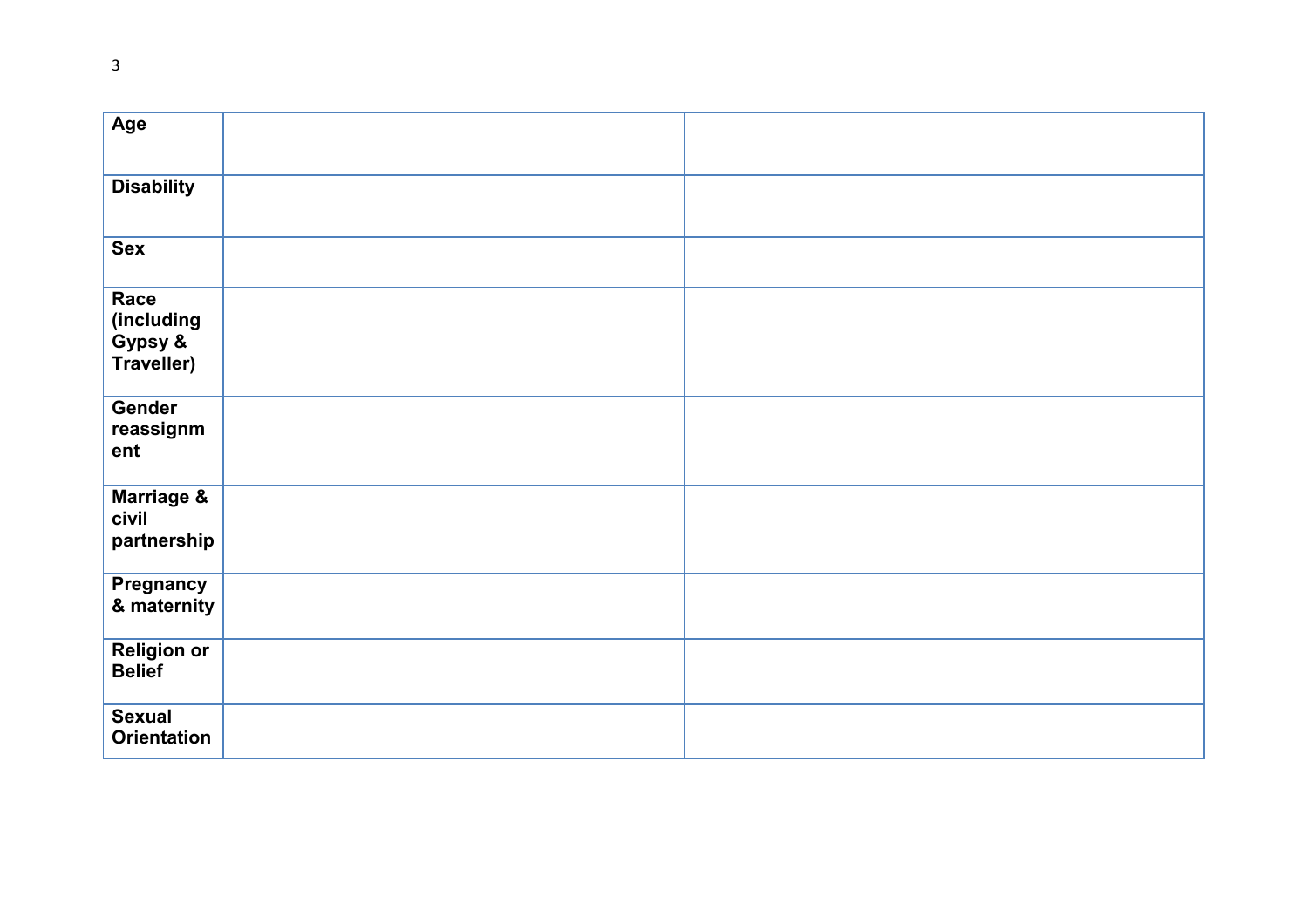|                                             | <b>Workforce data</b><br>If employees are affected by your 'project' please outline the profile of the workforce affected below.                                                                                                                                       |  |  |  |
|---------------------------------------------|------------------------------------------------------------------------------------------------------------------------------------------------------------------------------------------------------------------------------------------------------------------------|--|--|--|
|                                             |                                                                                                                                                                                                                                                                        |  |  |  |
| All                                         | This policy covers the council's approach to implementing the Community Right to Challenge. It is intended to cover all relevant<br>services as defined in the Localism Act 2011.                                                                                      |  |  |  |
|                                             | To comply with its Equalities Duty the council will consider equalities implications at all key stages in the process:                                                                                                                                                 |  |  |  |
|                                             | Evaluation of the Expression of Interest (EoI):                                                                                                                                                                                                                        |  |  |  |
|                                             | The officer panel will review the equalities implications of an EoI to ensure that the impact on members of our workforce with<br>different protected characteristics is understood. This includes considerations of the implications for any TUPE/staff transfers. An |  |  |  |
|                                             | equalities representative will sit on the panel where appropriate.                                                                                                                                                                                                     |  |  |  |
|                                             | <b>Cabinet or Lead Cabinet Member Decision:</b>                                                                                                                                                                                                                        |  |  |  |
|                                             | Any decision to approve or reject an Expression of Interest will consider the equalities advice provided by the officer panel.                                                                                                                                         |  |  |  |
|                                             | Commissioning a Service Review and Procurement of a new service:                                                                                                                                                                                                       |  |  |  |
|                                             | Data on the workforce will be evaluated to ensure that the impact on staff with different characteristics is understood and<br>appropriate mitigations are included in the new service specification.                                                                  |  |  |  |
| Age                                         |                                                                                                                                                                                                                                                                        |  |  |  |
| <b>Disability</b>                           |                                                                                                                                                                                                                                                                        |  |  |  |
| <b>Sex</b>                                  |                                                                                                                                                                                                                                                                        |  |  |  |
| Race<br>(including<br>Gypsy &<br>Traveller) |                                                                                                                                                                                                                                                                        |  |  |  |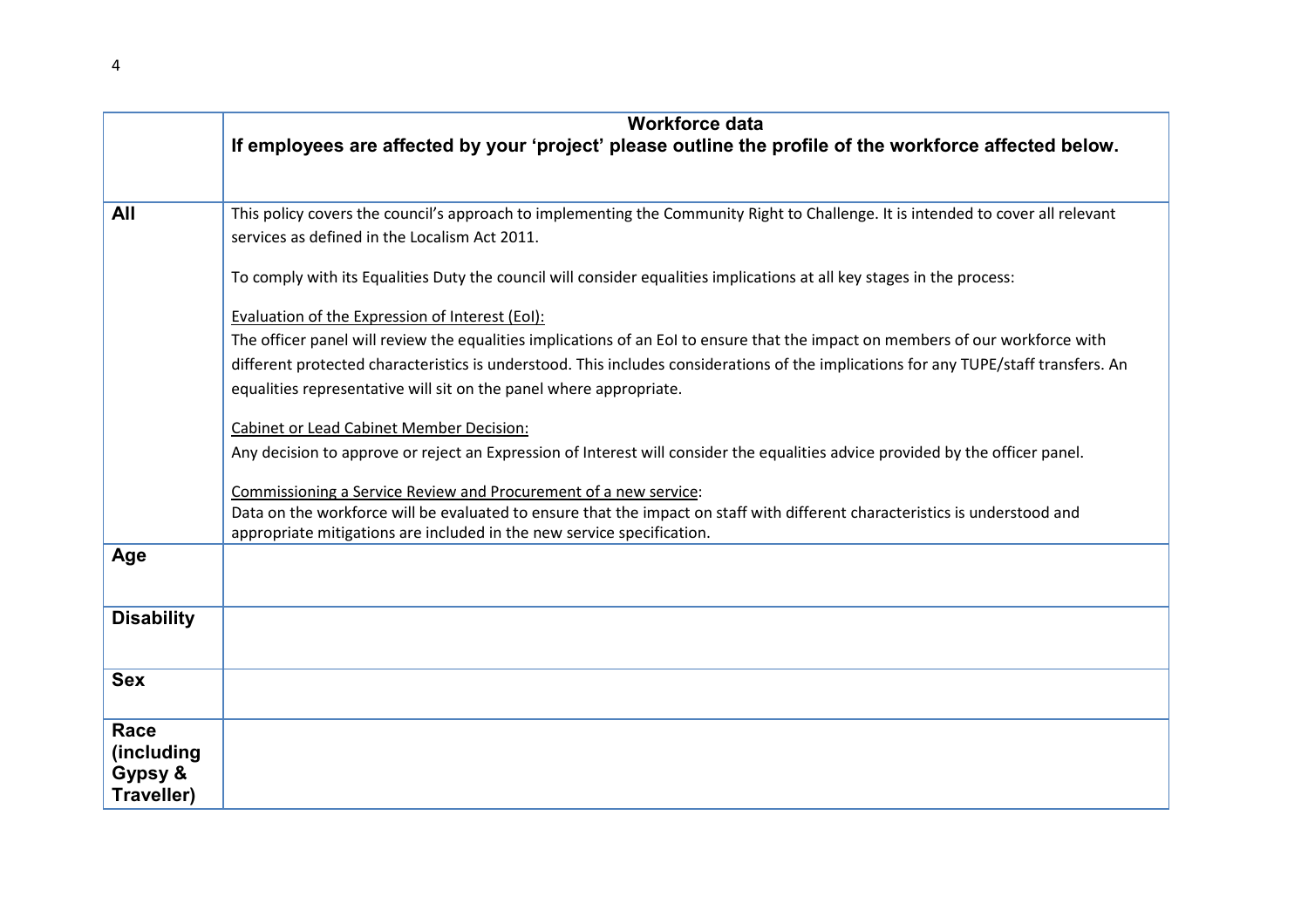| Gender<br>reassignm<br>ent                    |  |
|-----------------------------------------------|--|
| <b>Marriage &amp;</b><br>civil<br>partnership |  |
| <b>Pregnancy<br/>&amp; maternity</b>          |  |
| <b>Religion or</b><br><b>Belief</b>           |  |
| <b>Sexual</b><br><b>Orientation</b>           |  |

## Consultation and engagement

List all types of consultation that has taken place during the development of this activity. Include on-line consultations, events, meetings with stakeholders, community events, employee consultation exercises etc

The council will promote the Community Right to Challenge on its web site and using other channels in order to raise awareness about how to submit an Expressions of Interest (EoI). Details of the EoI process will be published on the council's web site.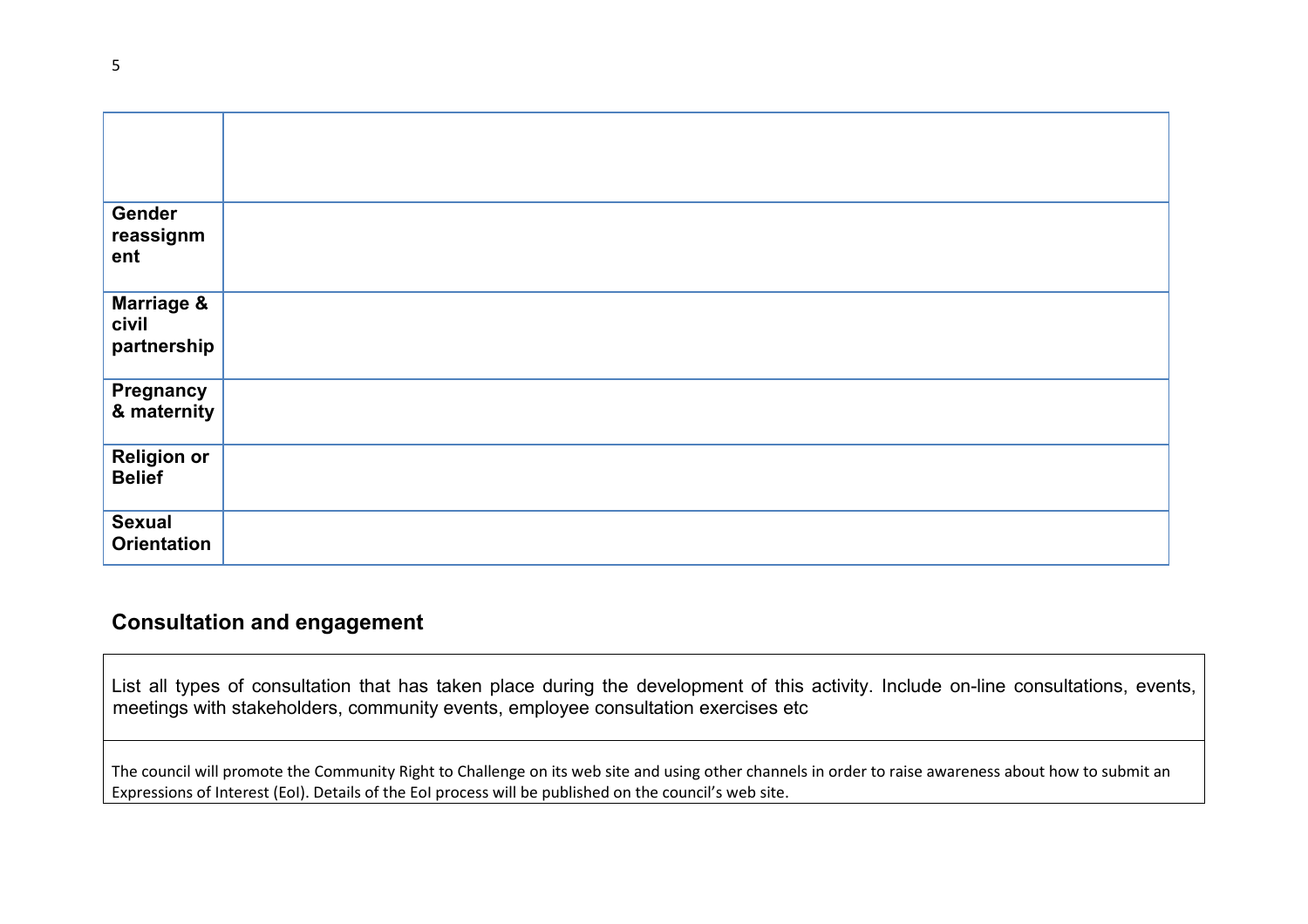Channels including through local councillors, the VCS Assembly, Parish and Town Council newsletter, Village & Community Agents, Area Liaison Officers and its internal website for staff.

Decisions by Cabinet or Lead Cabinet Members regarding Expressions of Interest made will be published on the council's web site.

Where a decision leads to a service review or procurement exercise there will normally be consultation with service users. Depending on the nature of the proposals there may be consultation with staff.

Proposals which are included within the council's draft budget will also be subject to normal budget consultation arrangements.

The council's approach will be reviewed after one year in order to consider ways it can be improved.

6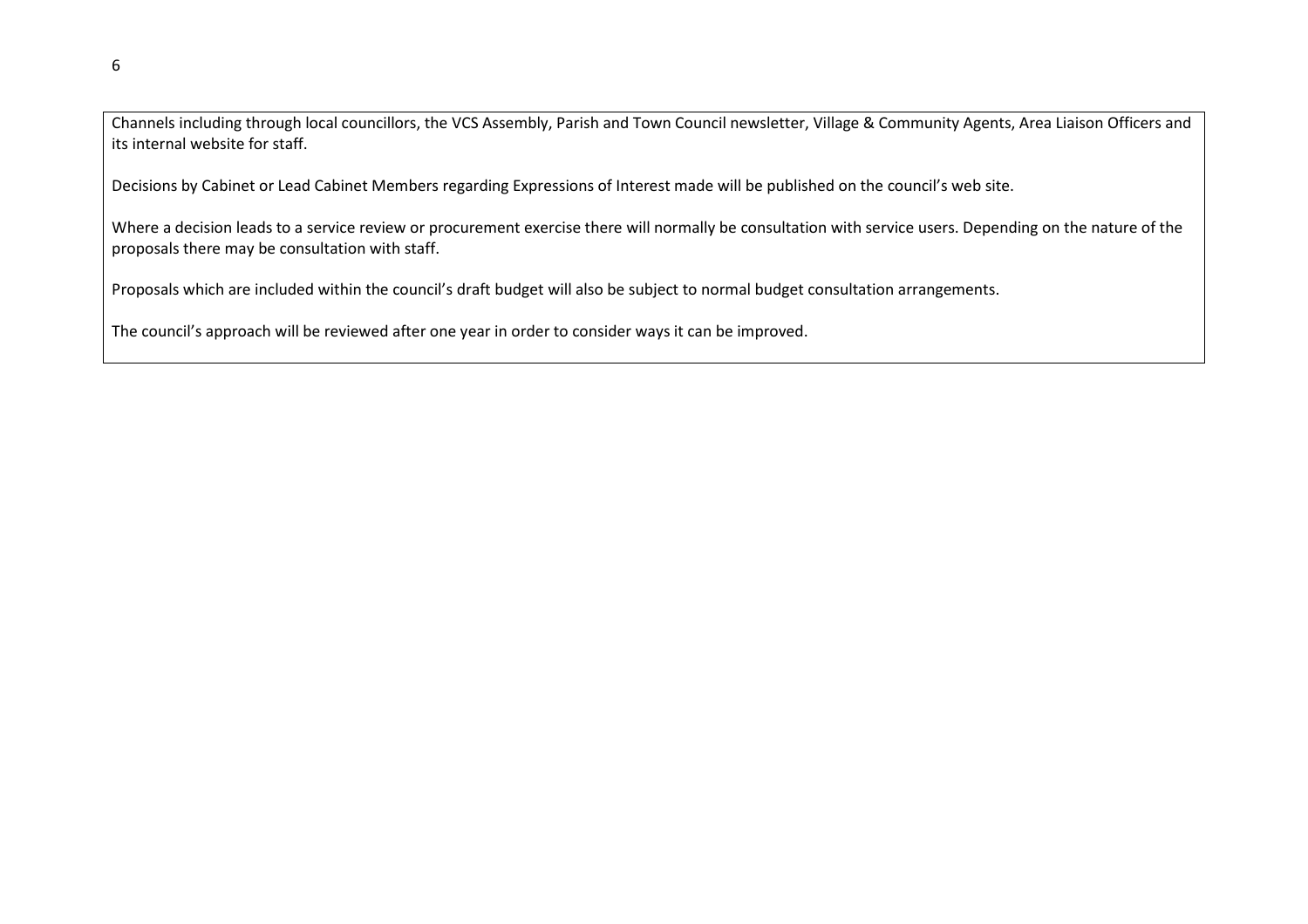## Equality analysis: What the evidence shows

Considering the evidence and engagement activity you listed above, please summarise the impact of your work. Consider whether the evidence shows potential for differential impact, if so state whether adverse or positive and for which groups. In the next section you will be required to document how you will mitigate any negative impacts. Useful questions to consider:

Do policy outcomes and service take-up differ between people with different protected characteristics?

What are the key findings of your engagement?

If there is a greater impact on one group, is that consistent with the policy aims?

If the policy has negative impacts on people with particular characteristics, what steps can be taken to mitigate these effects?

Does any part of the policy discriminate unlawfully?

Will the policy deliver practical benefits for certain groups?

Does the policy miss opportunities to advance equality of opportunity and foster good relations?

Do other policies need to change to enable this policy to be effective?

What are the impacts to the workforce?

Briefly outline your main findings that relate to the Council's commitment to: Eliminate discrimination (consider potential for indirect discrimination) Advance equality of opportunity Promote good relations. This can include challenges and opportunities.

Note: If you are assessing a number of options, you should consider the opportunities and challenges of EACH option.

| <b>Protected group</b> | <b>Challenge or opportunity</b>                                                                                                                                                                                                                                                                                                                                                                                                                                                                                                                                                          |
|------------------------|------------------------------------------------------------------------------------------------------------------------------------------------------------------------------------------------------------------------------------------------------------------------------------------------------------------------------------------------------------------------------------------------------------------------------------------------------------------------------------------------------------------------------------------------------------------------------------------|
| All                    | It is difficult to assess at this stage the potential impact of this policy on the nine equality groups with protected<br>characteristics. Overall it is more likely to have a positive impact as the government's aim is to increase the<br>diversity of public sector provision, including through community, third sector and staff mutual bodies.<br>This policy creates a formal opportunity for groups representing people with a protected characteristic to step<br>forward and offer to run a service, with enhanced outcomes for these users. However there is a risk that new |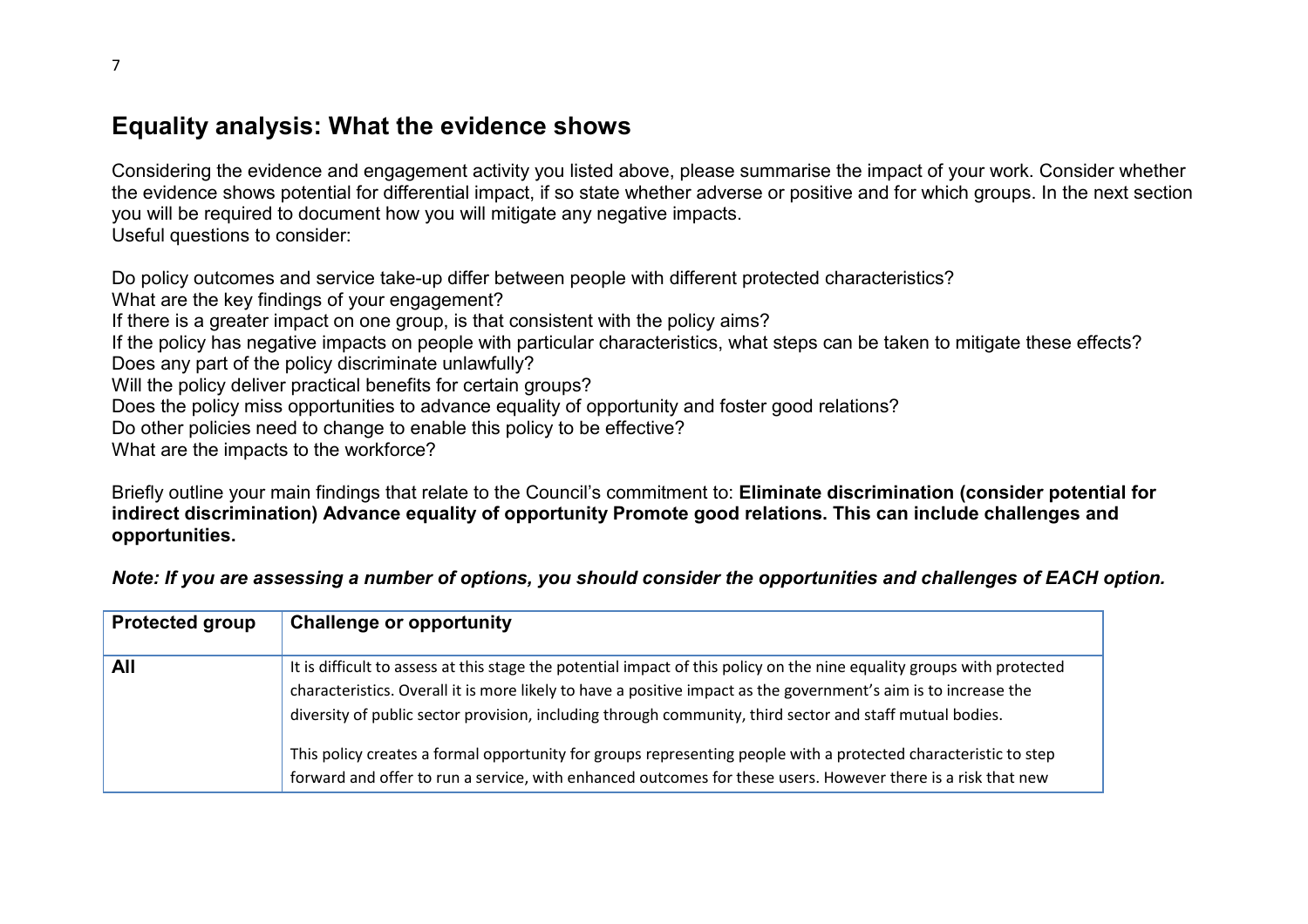|                                                     | providers may lack expertise on equalities and focus on services for one group of people to the detriment of others. |
|-----------------------------------------------------|----------------------------------------------------------------------------------------------------------------------|
| Age(A)                                              |                                                                                                                      |
| <b>Disability (D)</b>                               |                                                                                                                      |
| Sex (S)                                             |                                                                                                                      |
| <b>Race (including</b><br>Gypsy &<br>Traveller)(R)) |                                                                                                                      |
| <b>Gender</b><br>reassignment(GR)                   |                                                                                                                      |
| Marriage & civil<br>partnership (MCP)               |                                                                                                                      |
| <b>Pregnancy &amp;</b><br>maternity (PM)            |                                                                                                                      |
| <b>Religion and/or</b><br><b>Belief (RAOB)</b>      |                                                                                                                      |
| <b>Sexual</b><br><b>Orientation(SO)</b>             |                                                                                                                      |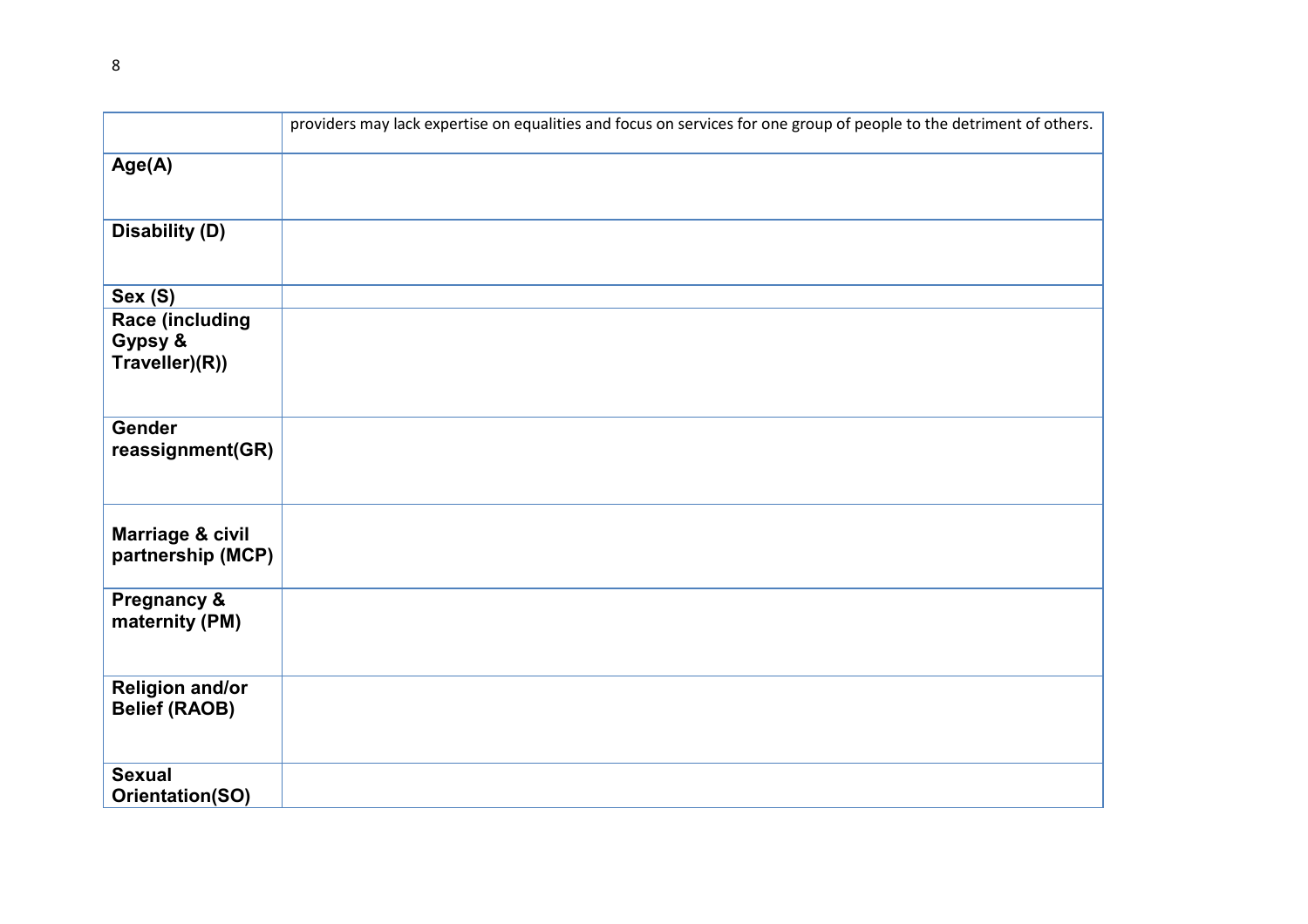| <b>Carers</b> |  |
|---------------|--|

# Strengthening actions: Outline what actions have been identified to mitigate the key findings identified above by protected group.

| <b>Potential/actual impact</b>                                                                             | <b>Protected</b><br>group (s)<br>affected | <b>Proposed mitigating action(s)</b>                                                                                                                                                                                                    | <b>Accountability</b>                                                          | <b>Timeframe</b>                   |
|------------------------------------------------------------------------------------------------------------|-------------------------------------------|-----------------------------------------------------------------------------------------------------------------------------------------------------------------------------------------------------------------------------------------|--------------------------------------------------------------------------------|------------------------------------|
| Expression of Interest (EoI)<br>does not consider the<br>equalities impact on a<br>protected group         | Any/all                                   | Council's officer panel will consider<br>equalities at the EoI evaluation stage.                                                                                                                                                        | <b>Officer Panel</b>                                                           | Annually from July to<br>September |
| The Right to Challenge Process<br>does not consider Equalities<br>issues effectively                       | Any/all                                   | Review process after one year                                                                                                                                                                                                           | Lead Commissioner Community<br>Infrastructure                                  | January- March 2014                |
| The Right to Challenge Process<br>does not engage effectively<br>with the VCS and other<br>relevant bodies | Any/all                                   | Review process after one year                                                                                                                                                                                                           | Lead Commissioner Community<br>Infrastructure                                  | January- March 2014                |
| Negative impacts on protected<br>groups are not identified                                                 | Any/all                                   | Consider equalities at all key stages of<br>decision making and commissioning<br>processes:<br>Evaluation of Eol's<br>$\bullet$<br>Cabinet or LCM decision;<br>٠<br>Service review; and<br>٠<br>Procurement of new service<br>$\bullet$ | Lead officer for the service area<br>subject to the Expression of<br>Interest. | As required                        |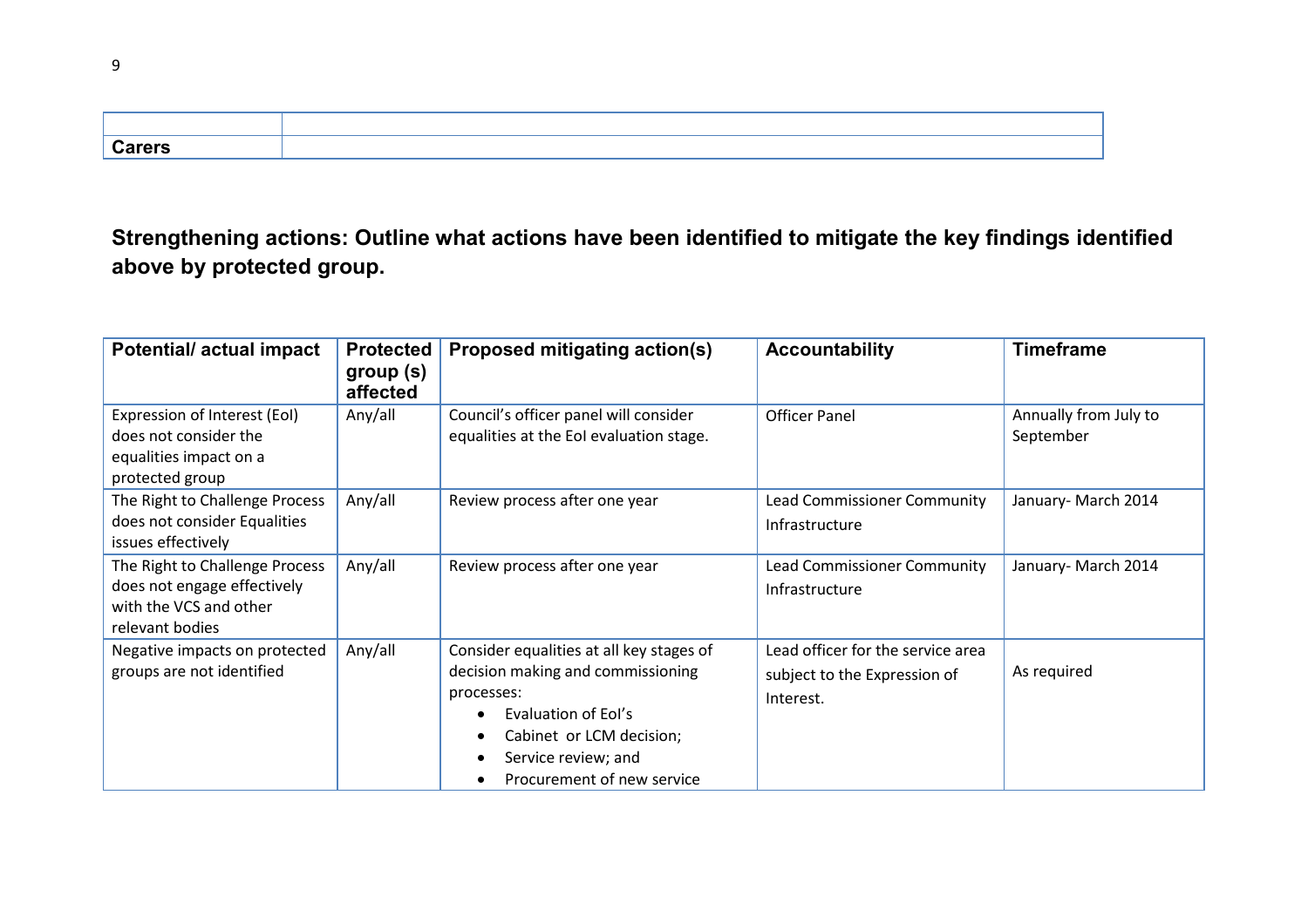### Monitoring and Review

Please indicate what processes/actions will be put in place to keep this 'activity' under review.

| <b>Action</b>                 | countability                               | ⊺imetrame             |
|-------------------------------|--------------------------------------------|-----------------------|
| Annual<br>I review of process | Lead Commissioner Community Infrastructure | January to March 2014 |
|                               |                                            |                       |

## Sign off and Scrutiny

| Signed off as complete by: Philip Williams             | Date: $4th$ March 2013 |
|--------------------------------------------------------|------------------------|
| Senior level sign off:                                 |                        |
| <b>Director/Head of Service</b><br><b>Nigel Riglar</b> | Date: $4th$ March 2013 |

Name of relevant Portfolio Holder/Cabinet Member: Will Windsor-Clive

I confirm that I have examined sufficient information and understood the potential impact of the proposal. I am in agreement with the proposed mitigating actions and confirm that I have had due regard to the needs set out in section 149 of the Equality Act 2010.